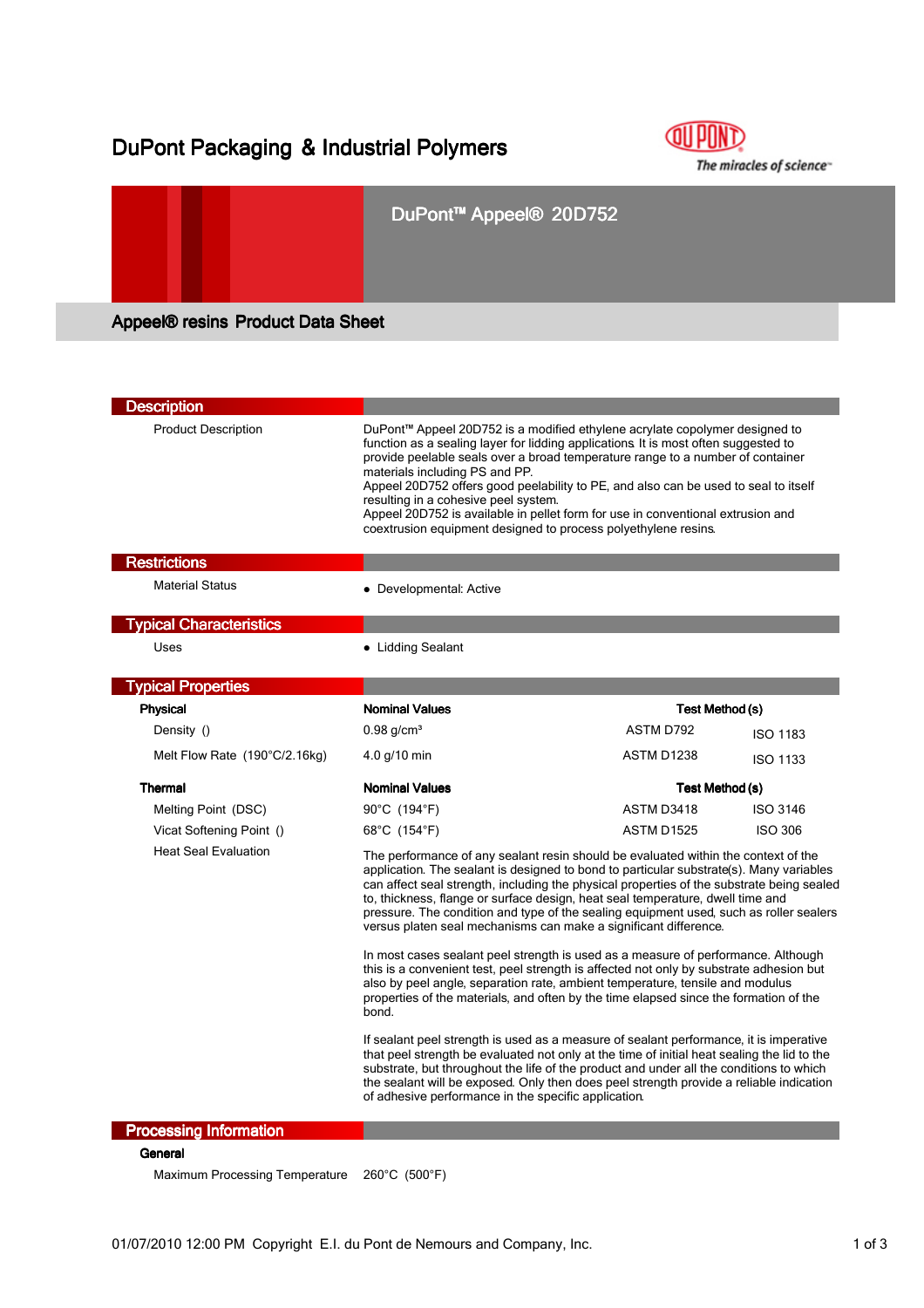| General Processing Information           | If the process is stopped for short periods of time, the screw for the Appeel®<br>extruder should be kept turning at a low rpm to keep material flowing.<br>After processing Appeel®, purge the material out using a polyethylene resin,<br>preferably with a lower melt flow rate than the Appeel® resin in use.<br>The "Disco Purge Method" is suggested as the preferred purging method, as this<br>method usually results in a more effective purging process. Information on the<br>Disco Purge Method can be obtained via your DuPont Sales Representative.<br>Never shut down the extrusion system with Appeel® in the extruder and die.<br>Properly purge out the Appeel® with a polyethylene, and shut down the line with<br>polyethylene or polypropylene in the system.                                                                                                                                                |
|------------------------------------------|-----------------------------------------------------------------------------------------------------------------------------------------------------------------------------------------------------------------------------------------------------------------------------------------------------------------------------------------------------------------------------------------------------------------------------------------------------------------------------------------------------------------------------------------------------------------------------------------------------------------------------------------------------------------------------------------------------------------------------------------------------------------------------------------------------------------------------------------------------------------------------------------------------------------------------------|
| <b>Blown Film Processing</b>             | <b>Nominal Values</b>                                                                                                                                                                                                                                                                                                                                                                                                                                                                                                                                                                                                                                                                                                                                                                                                                                                                                                             |
| <b>Blown Film Processing Information</b> | Blown Film: In blown film coextrusion processes the temperature of the Appeel®<br>20D752 should be maintained in the 160 - 185º C range. It is also important that<br>the Appeel® 20D752 be supported with materials having sufficient melt strength.<br>Following is an example of a suggested temperatiure profile for blown film                                                                                                                                                                                                                                                                                                                                                                                                                                                                                                                                                                                               |
|                                          | processing. Adjustments would then be made to suit the individual process and<br>applications needs.                                                                                                                                                                                                                                                                                                                                                                                                                                                                                                                                                                                                                                                                                                                                                                                                                              |
| Feed Zone                                | 140°C (284°F)                                                                                                                                                                                                                                                                                                                                                                                                                                                                                                                                                                                                                                                                                                                                                                                                                                                                                                                     |
| Second Zone                              | 150°C (302°F)                                                                                                                                                                                                                                                                                                                                                                                                                                                                                                                                                                                                                                                                                                                                                                                                                                                                                                                     |
| Third Zone                               | 160°C (320°F)                                                                                                                                                                                                                                                                                                                                                                                                                                                                                                                                                                                                                                                                                                                                                                                                                                                                                                                     |
| Fourth Zone                              | 180°C (356°F)                                                                                                                                                                                                                                                                                                                                                                                                                                                                                                                                                                                                                                                                                                                                                                                                                                                                                                                     |
| Fifth Zone                               | 180°C (356°F)                                                                                                                                                                                                                                                                                                                                                                                                                                                                                                                                                                                                                                                                                                                                                                                                                                                                                                                     |
| Adapter Zone                             | 180°C (356°F)                                                                                                                                                                                                                                                                                                                                                                                                                                                                                                                                                                                                                                                                                                                                                                                                                                                                                                                     |
| Die Zone                                 | 170°C (338°F)                                                                                                                                                                                                                                                                                                                                                                                                                                                                                                                                                                                                                                                                                                                                                                                                                                                                                                                     |
|                                          |                                                                                                                                                                                                                                                                                                                                                                                                                                                                                                                                                                                                                                                                                                                                                                                                                                                                                                                                   |
|                                          |                                                                                                                                                                                                                                                                                                                                                                                                                                                                                                                                                                                                                                                                                                                                                                                                                                                                                                                                   |
| <b>FDA Status Information</b>            | Appeel® 20D752 resin complies with Food and Drug Administration Regulation 21<br>CFR 177.1340 - - Ethylene-methyl acrylate copolymer resins, subject to the<br>limitations and requirements therein. This Regulation describes polymers that may<br>be used in contact with food, subject to the finished food-contact article meeting the<br>extractive limitations under the intended conditions of use, as shown in paragraph<br>(b) of the Regulation.                                                                                                                                                                                                                                                                                                                                                                                                                                                                        |
| <b>Regulatory Information</b>            | In Europe a diversity of regulations apply in various countries. In addition, constant<br>changes linked to the effort of their harmonization under the umbrella of European<br>Union Directive can be observed. This makes it impossible to accurately describe the<br>food contact status in this brochure. Updated statements describing the situation in the<br>various European countries can be obtained through your local sales representative.                                                                                                                                                                                                                                                                                                                                                                                                                                                                           |
| Safety & Handling                        | As with any hot material, care should be taken to protect the hands and other<br>exposed parts of the body when working with molten polymer. At temperature<br>ranges above 260°C (500°F), this resin can evolve low concentrations of fumes.<br>When resins are overheated, more extensive decomposition may occur. Adequate<br>local ventilation should be provided to remove the fumes from the work area.<br>Disposal of scrap presents no special problems and can be by landfill or incineration<br>in a properly operated incinerator. Disposal should comply with local, state, and<br>federal regulations. Resin pellets can be a slipping hazard. Loose pellets should be<br>swept up promptly to prevent falls.<br>For more detailed information on the safe handling and disposal of resins a Product<br>Safety Bulletin and OSHA Material Safety Data Sheet can be obtained from the<br>regional office serving you. |

### Read and Understand the Material Safety Data Sheet (MSDS) before using this product

#### **Regional Centres**

DuPont operates in more than 70 countries. For help finding a local representative, please contact one of the following regional customer contact centers:

**Americas Asia Pacific Europe / Middle East / Africa**